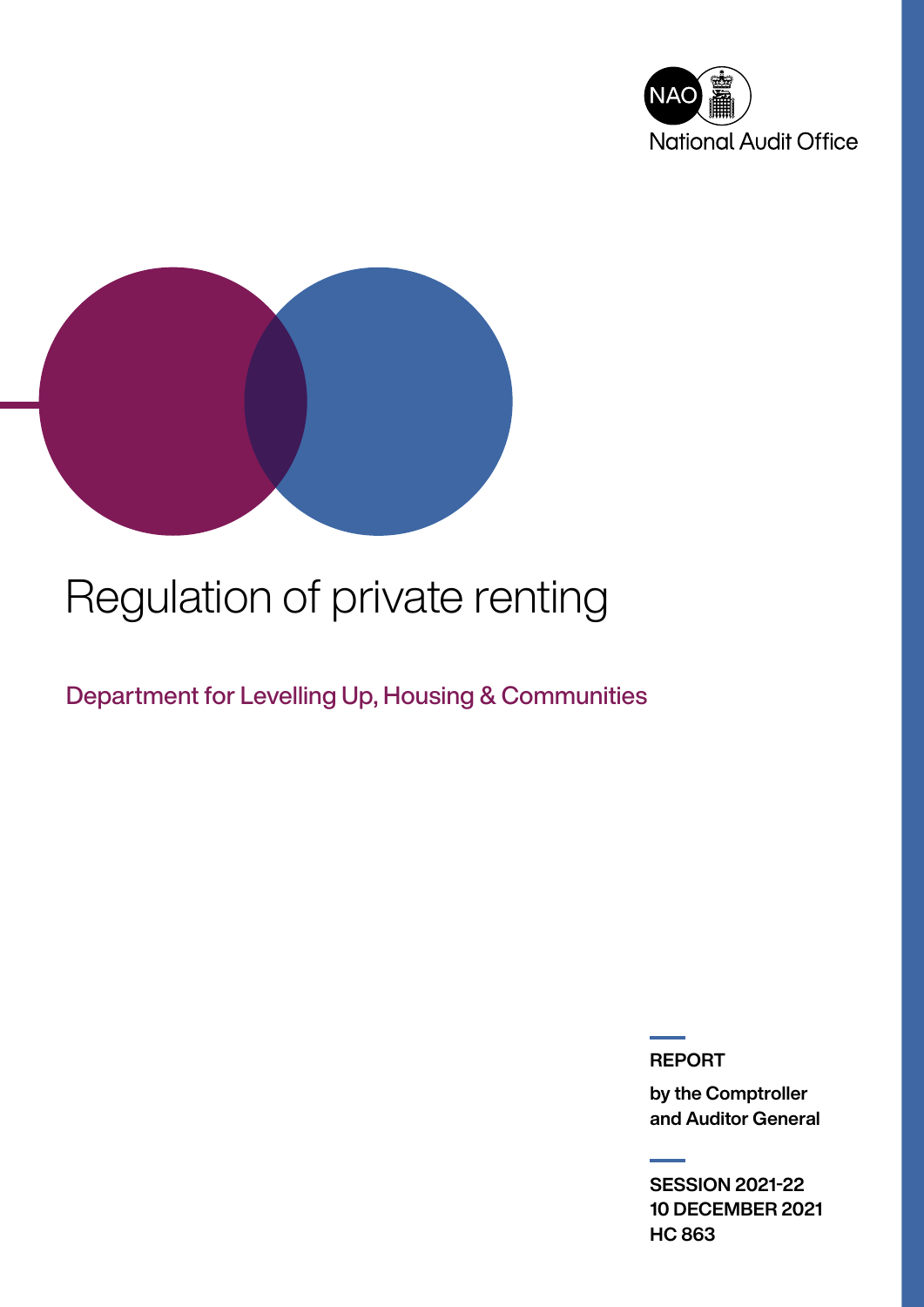### Key facts

## 4.4m

estimated number of households in the private rented sector in England, renting from at least 1.5 million landlords or more

number of key pieces of legislation relating to the private rented sector

36

## 13%

estimated proportion of privately rented homes with serious health hazards, compared with 10% of owner-occupied homes and 5% of social housing

| 23%                            | estimated proportion of privately rented homes classified<br>as non-decent, rising to 29% for renters receiving<br>housing support                                       |
|--------------------------------|--------------------------------------------------------------------------------------------------------------------------------------------------------------------------|
| 25%                            | proportion of English landlords surveyed who said they were<br>unwilling to let their properties to non-UK passport holders                                              |
| £9.1 billion                   | estimated amount of housing support paid to private renters<br>or directly to private landlords in England in 2020-21                                                    |
| 65                             | number of local authorities in England (out of 308) we have<br>been able to identify as having run a landlord licensing<br>scheme beyond minimum requirements since 2010 |
| 10                             | number of landlords and letting agents banned since<br>banning orders were introduced in 2016                                                                            |
| 18 months to<br>September 2021 | duration of longer notice periods for evictions during the<br>COVID-19 pandemic                                                                                          |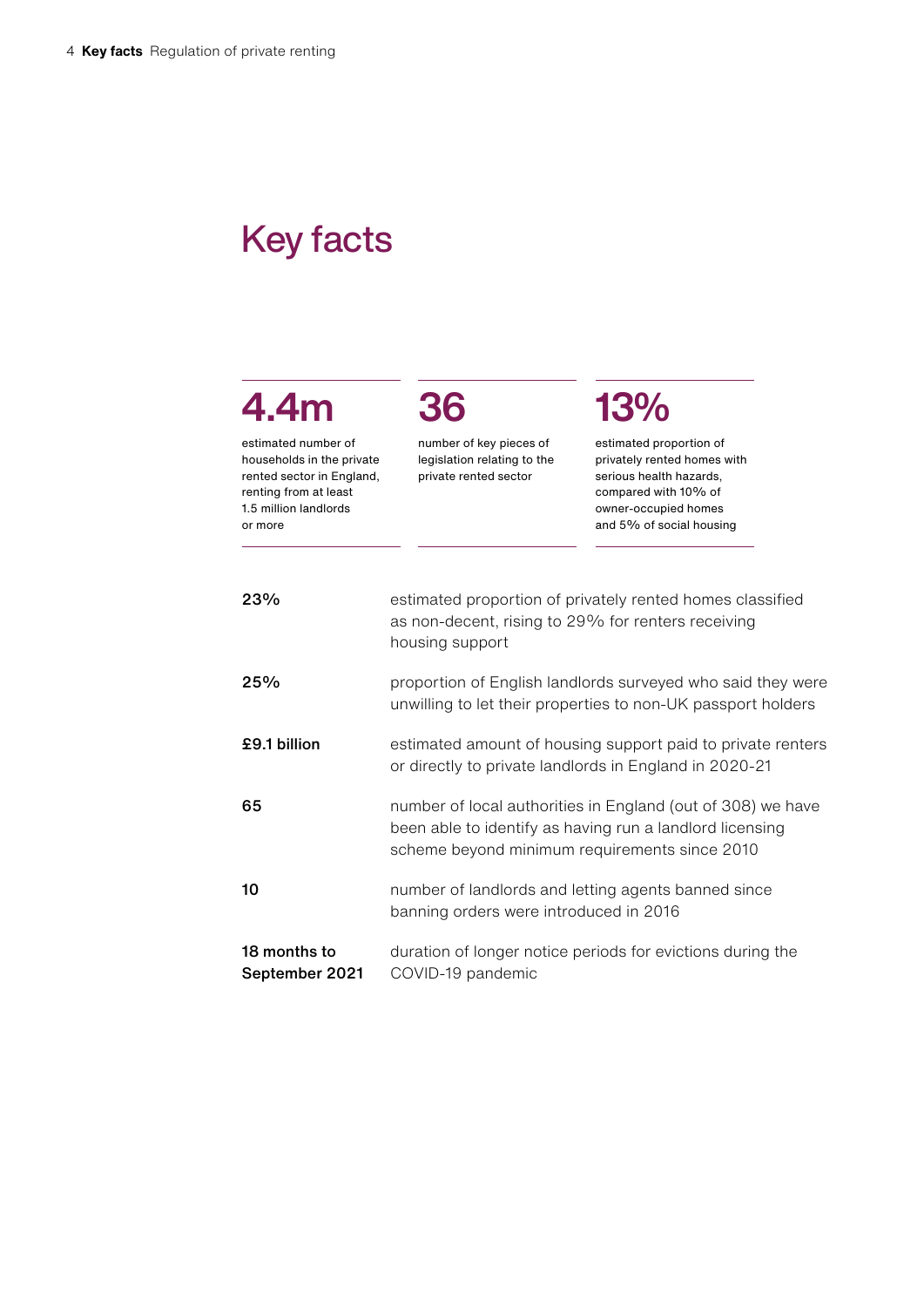### **Summary**

1 There are an estimated 4.4 million privately rented households in England. While most tenants have a good experience of renting, those who do not may find it contributes to serious illness, financial issues or homelessness. For example, poor-quality housing can pose serious risks to health and safety through electrical hazards, infestations and damp. Poor conduct by landlords and letting agents, such as overcharging, harassment or illegal eviction, can also affect tenants' wellbeing.

2 The Department for Levelling Up, Housing & Communities (the Department) – formerly the Ministry of Housing, Communities & Local Government – aims to ensure the rented sector is fair for tenants, and to protect them from such harms. It legislates and creates policies used to regulate the sector, including 36 key pieces of legislation setting obligations for landlords and letting agents and enforcement arrangements. For example, minimum property standards are defined within five different Acts of Parliament, including the Building Act 1984, Landlord and Tenant Act 1985 and Housing Act 2004.

**3** While the Department sets the overall policy and regulatory framework, local authorities are responsible for regulating the sector and ensuring landlords comply with legal obligations. Local authorities choose how they regulate based on local priorities and have a range of investigation and enforcement tools available. All local authorities must issue licences for all properties let to five or more people from different households, known as large houses in multiple occupation (HMOs). However, each authority determines how to administer licences, what fees to charge, whether to set additional conditions or whether to license properties that are not large HMOs. There is no requirement for privately rented properties to be checked before they are let. Local authorities also determine when and how they examine properties or landlords. This differs from social housing, in which a national regulator sets outcome-based standards for how registered providers run their businesses (economic standards), and proactively monitors compliance.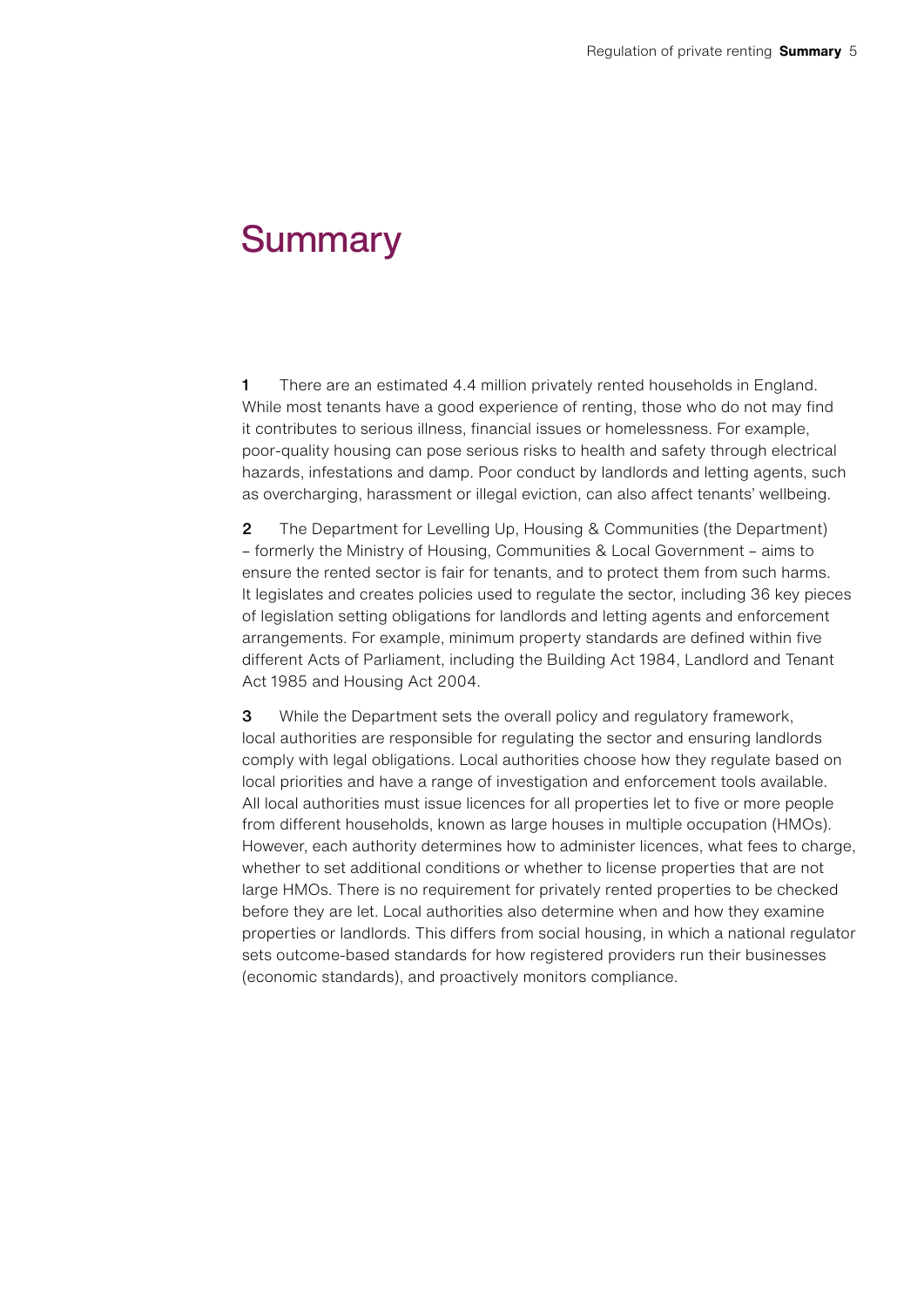4 The proportion of households in England living in privately rented accommodation has approximately doubled in the past 20 years, and the sector faces several challenges:

- On average, private tenants spend more of their income on housing (32%), compared with those living in their own properties (18%) or social housing (27%).
- The market is increasingly populated by low-income groups, benefit recipients and families, whose access to other housing options may be limited. The Department for Work & Pensions estimates that £9.1 billion of housing support was paid to private renters or directly to private landlords in England in 2020-21.
- In around 29,000 instances in 2019-20, households were, or were at risk of being, made homeless following an eviction that was not their fault.
- Many local authorities face funding pressures, which can constrain their ability to check properties proactively for non-compliance and therefore places greater reliance on tenants being aware of their rights and reporting problems.
- The sector is highly complex and shaped by intersecting policy areas across government that affect the supply and demand of rented properties. This includes areas outside the Department's remit, such as energy efficiency standards, benefits and welfare, and judicial processes for tenant complaints.

5 The Department recognises that challenges within the sector affect how it should be regulated, and it is planning large-scale reforms to help address these issues. It has committed to publishing a white paper in 2022, which will provide further details on the proposed reforms.

#### Scope of the report

6 This report examines the extent to which the regulation of private renting in England supports the Department's aim to ensure the sector is fair for renters. Our evaluations were based on our good practice guidance on the principles of effective regulation (Figure 4 on page 19), supported by comparisons with other regulated sectors where appropriate. While we did not seek to assess the Department's current work developing reform proposals, we considered it alongside our assessment of the current system.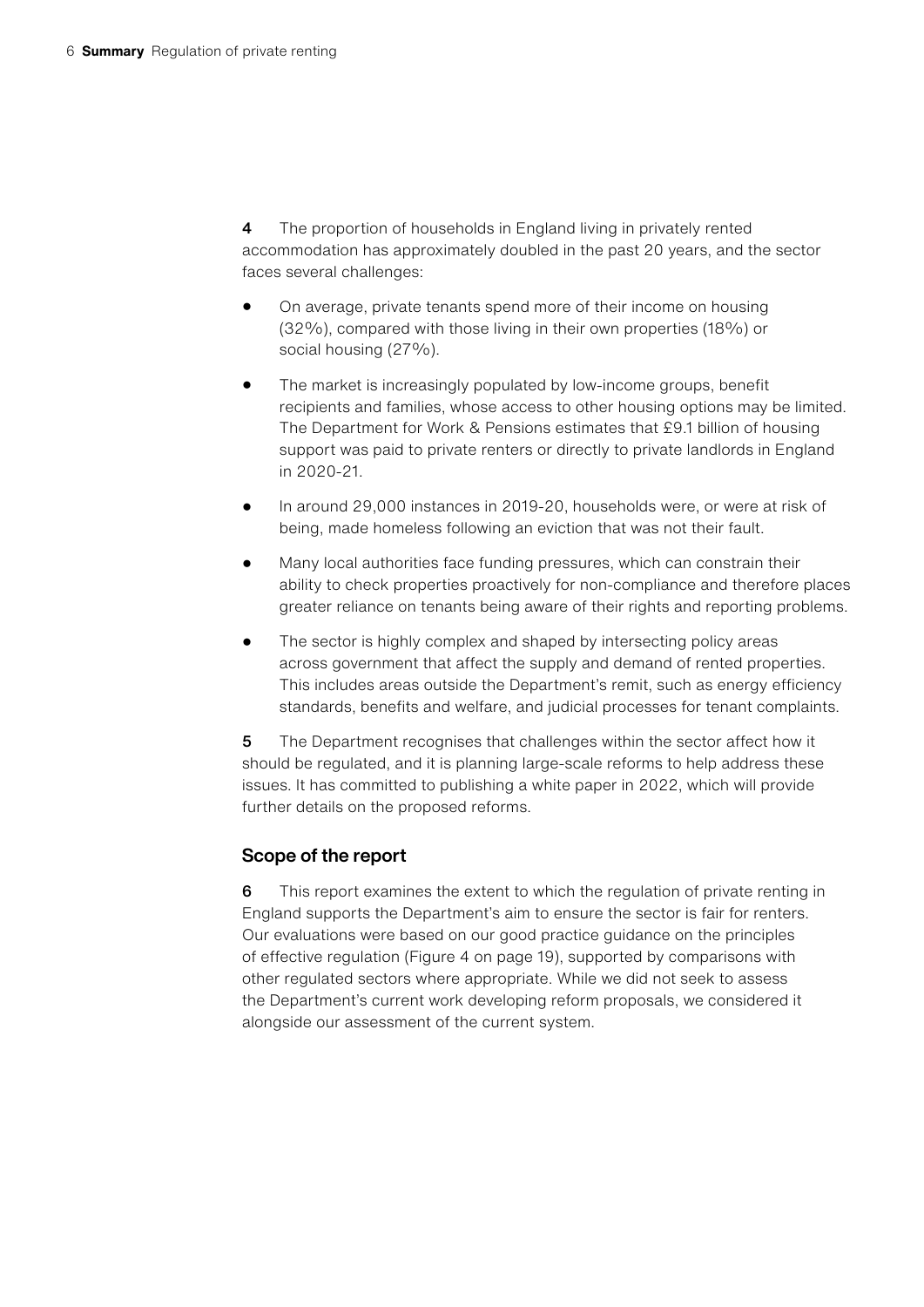- 7 The report covers:
- the coherence of the Department's regulatory strategy, and whether this is based on a good understanding of the challenges within the sector;
- the extent to which the Department's oversight of and support for local authority regulation of providers (landlords and lettings agents) contribute to its aims for the sector; and
- whether tenants are adequately supported to resolve problems and ensure they get a fair deal.

8 While this report considers the effectiveness of the overall regulatory regime in improving tenant outcomes, we did not audit local authorities or other stakeholders. We considered the potential impacts of regulatory requirements on landlords but did not seek to evaluate how well the sector works for them. We also did not seek to evaluate wider issues that impact on the sector, such as affordability and access to social housing or property ownership.

#### Key findings

#### Regulatory strategy for private renting

9 Privately rented properties are less likely to comply with minimum safety standards than other types of housing and are more likely to be classified as non-decent. By law, both privately and socially rented properties must be free of category 1 hazards (serious threats to health and safety). An estimated 13% of privately rented homes, 589,000 properties, fail to meet these standards due to at least one category 1 hazard, and the associated costs to the NHS are estimated to be £340 million a year. This compares with 10% of owner-occupied homes and 5% of social housing. There is also geographical variation, with category 1 hazards ranging from 9% to 21% in different regions of England. In addition, an estimated 23% of privately rented homes are classified as non-decent (rising to 29% for those receiving housing support), compared with 12% of social housing and 16% of owner-occupied homes. Social housing providers have additional regulatory requirements that may partly explain these differences – for example, they are assessed against economic standards by a national regulator and must meet the Decent Homes Standard, which goes beyond minimum safety requirements. In addition, private landlords can currently evict tenants without specific reasons (paragraphs 2.3 to 2.7).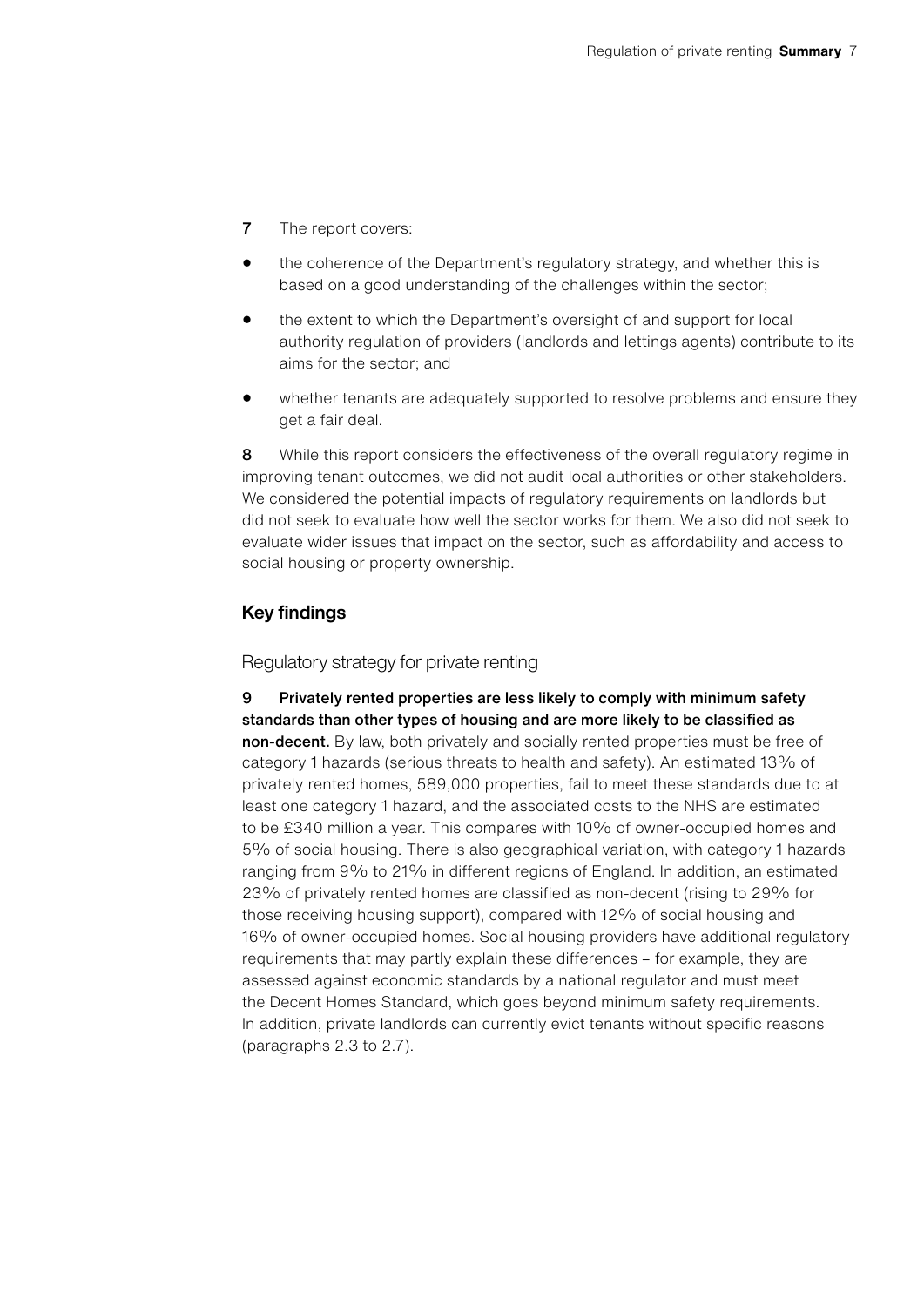10 The Department has in recent years taken a piecemeal approach to intervening in the private rented sector and is now looking to take a more strategic approach. The Department has introduced legislative changes to protect tenants' rights. In the past decade, this has included mandatory redress schemes for letting agency work, a ban on charging letting fees to tenants and temporary restrictions on evictions during the COVID-19 pandemic. However, the Department does not yet have a strategy for what it wants the regulation of the sector to look like as a whole. Stakeholders we interviewed, including tenant and industry representatives, considered that the system was fragmented and overly complex. As the Department has not evaluated its recent interventions, it also does not know their impact on the overall operation of the market. It is currently defining the strategic objectives of its reform programme and has begun mapping how potential changes might affect the sector (paragraphs 2.8 to 2.11).

11 The Department's approach is limited by gaps in the data on what problems are occurring and where. Effective regulation relies on relevant, high-quality data so that intervention and oversight can be directed to where it is needed and regulatory burdens can be minimised. The Department has some insight into how the sector is working, such as on property conditions and tenants' finances, from surveys of landlords and tenants and from engaging with stakeholders. However, it lacks robust data on key issues where regulatory action may be required such as harassment, evictions and disrepair that is not being addressed. The Department also does not know the full costs to landlords of complying with their obligations. Without such data, the Department will struggle to measure the impact of its interventions or establish whether further action is needed. For example, it has limited data to monitor the 2015 changes aimed at preventing retaliatory evictions of tenants who raise complaints. The Department told us it aimed to collect better data as part of its planned reforms, but it has not yet developed a plan to do so. We note that the strategic objectives it is developing are measured largely by data sources it already has, and do not demonstrate that it is considering what other data it needs to properly understand outcomes for tenants (paragraphs 2.12 to 2.14).

12 The Department works with other parts of government to understand the impact of any related policies on private renting but could do this more consistently. For example, since 2020 the Department has sat on a cross-government board with the Department for Business, Energy & Industrial Strategy to oversee implementation of minimum energy efficiency standards in the rented sector. The Department has regular discussions but no formal arrangements with other departments such as HM Treasury and HM Revenue & Customs, covering issues on tax policy and compliance affecting landlords. The Department also worked with the Ministry of Justice and HM Courts & Tribunals Service to put a temporary restriction on eviction proceedings during the COVID-19 pandemic. However, the effectiveness of this joint working is constrained by limitations in the courts data available. The Department has begun to consider how its planned reforms may interact with other parts of government but has not yet established how it will monitor the overall effects on landlords and tenants (paragraphs 2.15 to 2.17).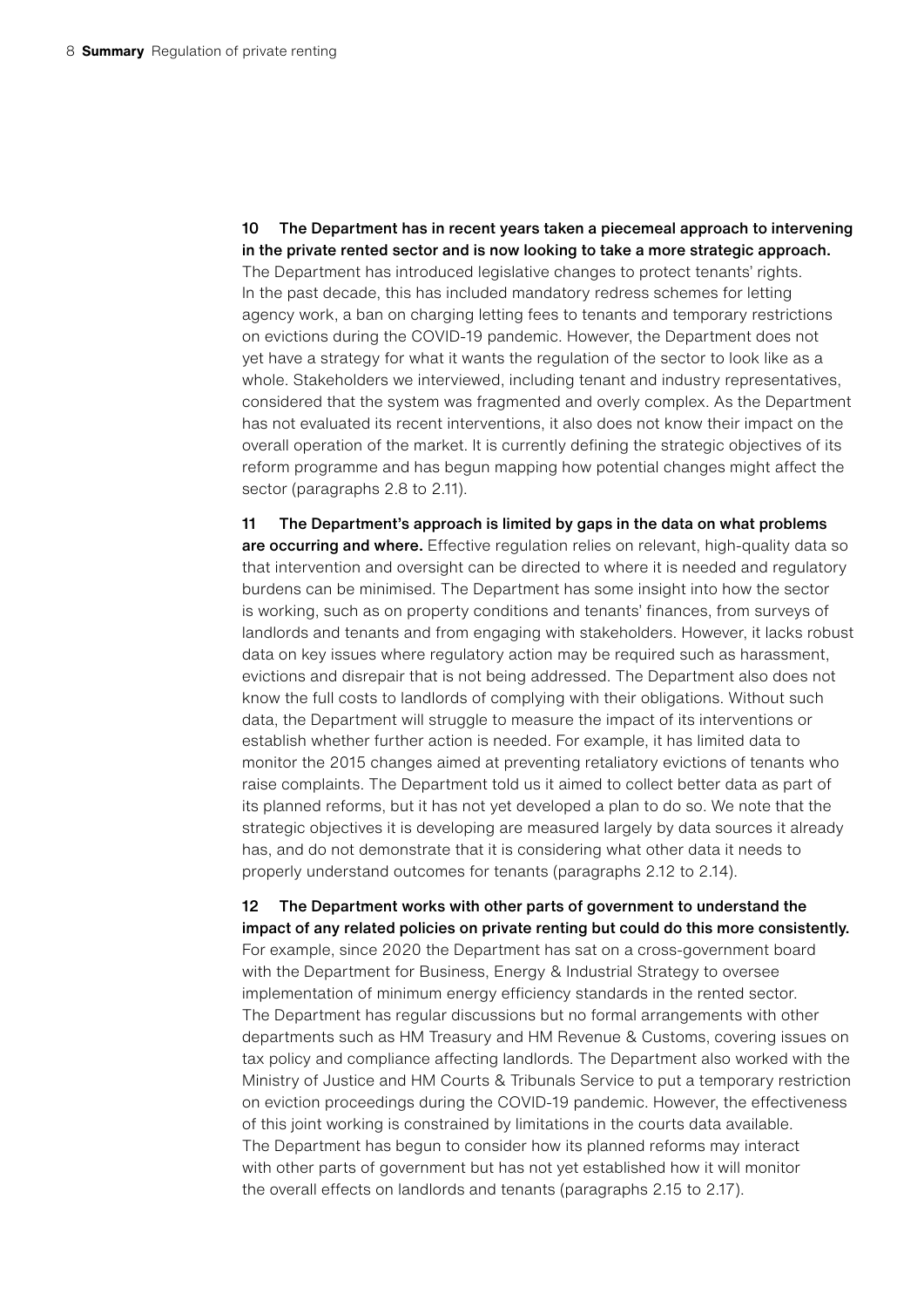#### Regulating landlords and letting agents

13 There is considerable variation in the approaches and regulatory activity of local authorities. The 308 lower-tier or single-tier local authorities in England are each responsible for regulating the private renting market in their own area. We found a wide range of approaches and levels of regulatory activity. For example, some authorities inspect almost no properties while others inspect a large proportion of their market, and we were only able to identify 65 out of 308 that have chosen to license more properties than the minimum requirement since 2010, due to data limitations. We also found low use of some regulatory tools such as banning orders and penalty notices – only 10 landlords and letting agents have been banned by local authorities since new powers were introduced in 2016 (paragraphs 3.4 and 3.5).

14 The Department has limited insight into which local regulatory approaches are effective in ensuring landlords comply with their legal obligations, and in what circumstances. The Department has limited data on what tools and approaches are used by local authorities and therefore cannot meaningfully analyse which are more effective at improving compliance and protecting tenants. To examine what might be possible with better data, we analysed the limited data available to look for relationships between regulatory approaches and several outcome indicators. We found that local authorities that are more active in inspecting properties were more likely to see fewer category 1 health and safety hazards and a better improvement over time in compliance with energy efficiency requirements. We were unable to identify other trends due to data limitations – for example, there were no robust data on local authorities' regulatory approaches and the Department retains geographical data on property conditions for the latest five years only (paragraphs 3.6 and 3.7).

15 The Department has taken steps to understand the behaviours of different landlords, which may allow more targeted use of regulation in future. Private landlords in England, numbering more than 1.5 million, have varied characteristics and include both commercial investors with many properties and accidental landlords who may never have intended to let property. For regulation to be effective in influencing providers, it is important to understand the incentives and behaviours of different types of provider, and how they might respond to different regulatory tools and approaches. The Department has segmented the landlord population, categorising them as either 'good practice', 'meeting legal requirements', 'mixed compliance' or 'lower compliance and awareness', and explored common characteristics within these categories. However, it has not yet made the analysis available to local authorities. The Department also regularly engages with landlords and letting agents through trade bodies to gain insight into current developments (paragraphs 3.8 to 3.10).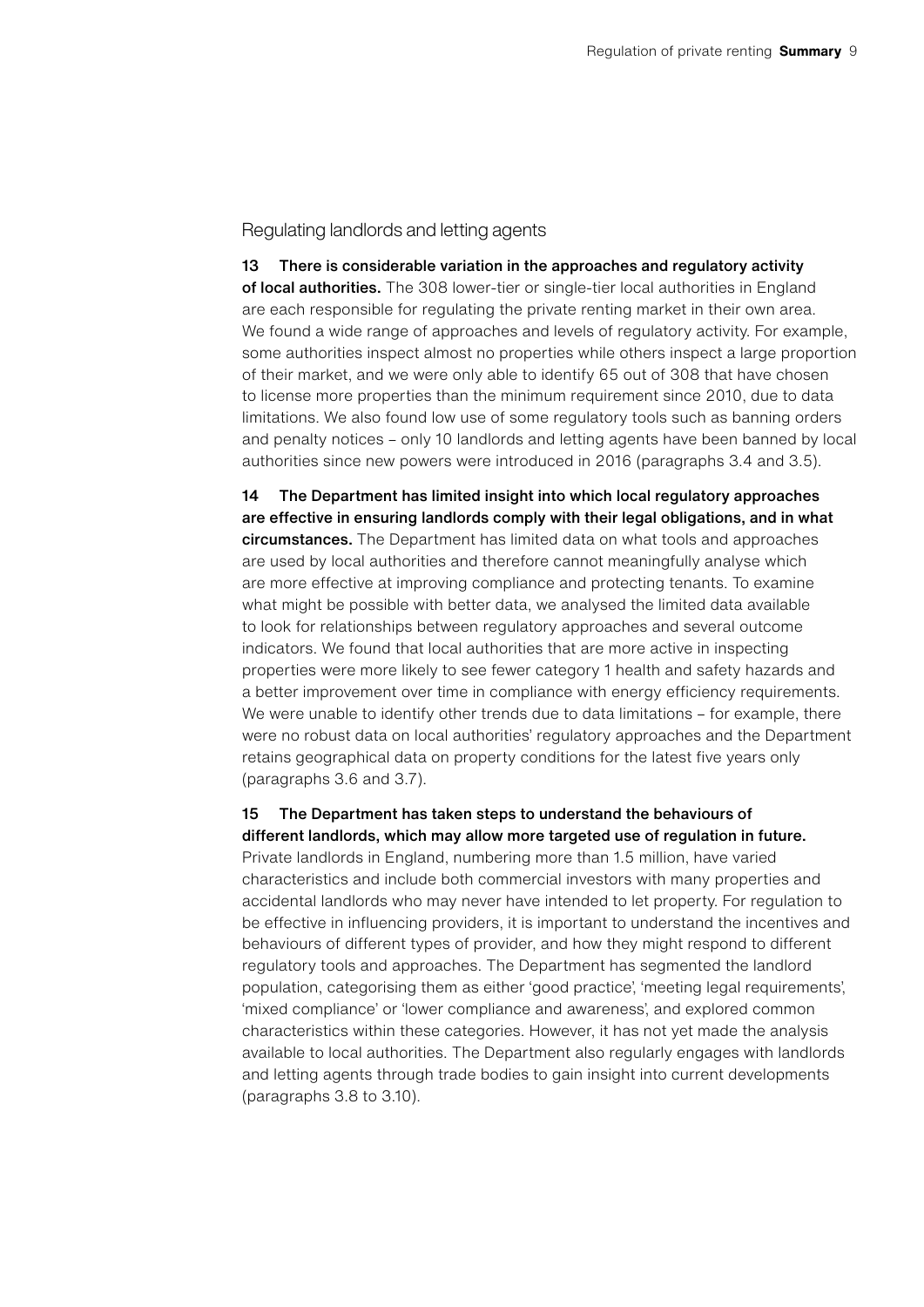16 Local authorities we interviewed told us they could regulate better with more support and sharing of good practice from the Department. Stakeholders and academics have highlighted the challenges that local authorities face in adopting best practice, including staffing and wider resourcing challenges, the complexity of the legislative framework and the variety of local team structures. The Department provides guidance on legislative changes and before the COVID-19 pandemic it engaged with local authorities directly through roadshows and newsletters. Local authorities we interviewed found these helpful but identified common areas where they would like more support and sharing of best practice, such as setting civil penalties or cross-team working in two-tier authorities. Authorities we interviewed that had applied to the Department for selective licensing schemes also said the process was resource-intensive, slow and they received little communication from the Department, which made it a barrier to enforcement (paragraphs 3.11 to 3.14).

Providing support to tenants

#### 17 There are limited redress options for tenants when things go wrong.

Redress mechanisms, such as dispute resolution services, are a common feature of well-designed consumer markets. They provide a more accessible path to resolving disputes than the legal system, can be used to provide insight and trigger intervention by regulators and provide valuable data and insight on the prevalence of problems. In the social rented sector, all housing providers must be part of an ombudsman scheme. This is actively used by tenants, with 7,881 complaints closed in 2019-20. In 2018, the Department introduced mandatory redress arrangements for letting agency work. However, private landlords are not required to be members of a redress scheme. The redress scheme administrators we interviewed indicated that voluntary membership among landlords is very low, and there are no formal data on overall membership levels (paragraphs 4.3 to 4.6).

18 Tenants face a number of barriers in enforcing their rights, such as costs and lack of awareness of their rights. The regulatory system relies heavily on tenants enforcing their own rights, since there are limited redress arrangements and the system requires neither the licensing of most landlords nor inspections of properties. This means tenants must often negotiate with landlords directly or take action through the courts, which comes with costs and a risk that the action is unsuccessful. Surveys estimate that 35% of tenants say a lack of knowledge of their rights made negotiating with their landlord difficult, and that 22% of private renters who considered making a complaint to their landlord or letting agent had not done so. Other barriers raised by stakeholders we interviewed included a lack of recourse to public funds, tenants having a poor understanding of the options available to them, language barriers and distrust of services among tenants, and a complex system (paragraphs 4.7 to 4.9).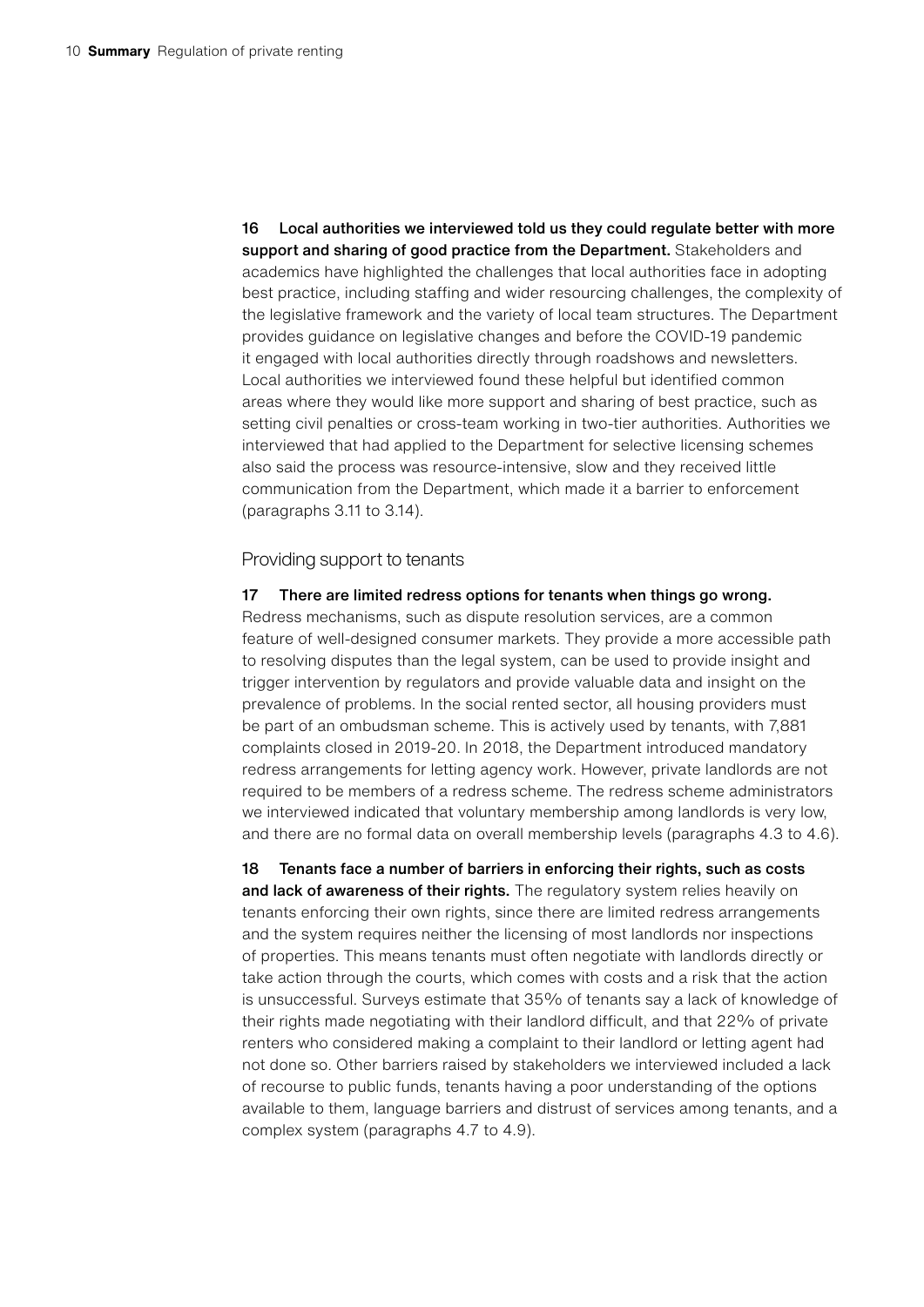19 The Department finds it difficult to target guidance and support schemes towards vulnerable tenants due to limitations in its understanding of tenants' experiences. There is a wide variety of tenants in the sector, from those in short-term student accommodation or hoping to buy a home, to lower-income renters and those receiving housing support who may be eligible for social housing. Many of these will be vulnerable in different ways. For example, estimates indicate that approximately 35,000 privately renting households live in properties unsuitable for their illness or disability, and 7% of privately rented properties were overcrowded in 2019-20 (which doubled to 15% during the COVID-19 pandemic). Some also experience discrimination, with an estimated 25% of landlords unwilling to let to non-UK passport holders and 52% unwilling to let to those on Housing Benefit. The Department collects some demographic and satisfaction data through surveys, but does not have a sufficient understanding of the causes and impacts of tenant experiences. This means it cannot provide tailored guidance and support to those who need it most (paragraphs 4.10 to 4.14).

#### Conclusion

20 The private rented sector in England has grown to house more than 4.4 million households, and there is evidence that a concerning proportion live in unsafe or insecure conditions with limited ability to exercise their rights. In recent years, the Department has made various regulatory changes aimed at improving experiences for renters, including banning letting fees and introducing temporary protections during the COVID-19 pandemic.

21 However, the way that private renting is regulated means that these changes are not effective in ensuring the sector is consistently fair for renters. There are differences in the extent to which landlords comply with the law in different regions, and tenants from certain demographic groups experience worse property conditions or treatment. The Department is not proactive in supporting local authorities to regulate effectively. Furthermore, it does not yet have a plan to improve the significant gaps in data that prevent it from identifying where problems are occurring, which regulatory approaches work well at a local level, or the impact of regulation on the vulnerable. The Department is developing potential reforms to the sector and plans to publish a white paper. As part of this work, it will need a clear vision for what it is trying to achieve and an overarching strategy for how to address the challenges raised in this report, working across central and local government where necessary, if it is to meet its overall aim to provide a better deal for renters.